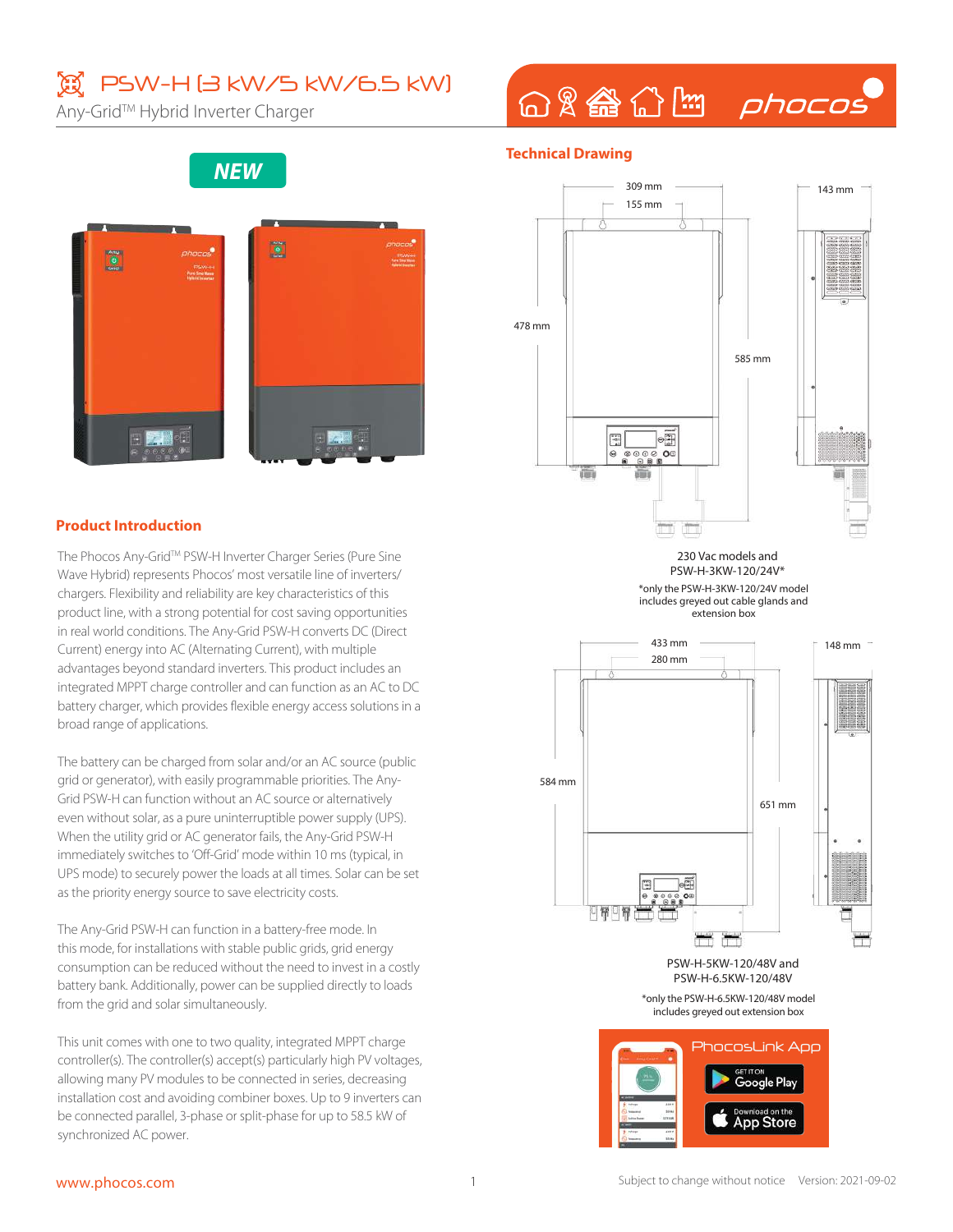## PSW-H (3 kW/5 kW/6.5 kW)

Any-Grid™ Hybrid Inverter Charger

# 命&●命图 phocos

#### **Product Features**

- Flexible, advanced features with options to solve many common challenges in the field
- Integrated high-voltage MPPT charge controller(s). The high-voltage PV connection means in most scenarios the PV modules can simply be connected in series of one or two strings, avoiding costly combiner boxes and string fuses or diodes, thus reducing total system cost
- Integrated AC battery charger
- Charge controller(s) function(s) even if inverter is turned off to keep batteries fully charged
- Compatible with Lithium batteries
- Functions even without an expensive battery to reduce energy consumption from the grid with minimal investment
- Detachable display / communication unit with 6 LEDs and an intuitive LCD screen
- High level of connectivity: BLE, USB-OTG (on-the-go), CAN Bus, RS-485, RS-232, relay for generator start
- Datalogger with up to 60 days of data storage
- Compatible with Phocos Any-Bridge™ AB-PLC and PhocosLink Cloud for remote monitoring & control
- Integrated buzzer for error indications
- Galvanic isolation of battery allows positive or negative grounding of the same
- Up to 9 inverters can be connected in parallel, 3-phase or split-phase for up to 58.5 kW of synchronized AC power
- Washable filter reduces dust buildup in the inverter
- Grid feed-in option is code-protected to avoid accidental feed-in



#### What is Any-Crid™?

Traditionally, the energy industry defines power systems relative to their access to the grid as Off-Grid or On-Grid. At Phocos, we believe energy access should be available under 'Any-Grid' conditions whether you have full or partial access to renewable energy and/or grid power, and if energy sources are unreliable. The Phocos Any-Grid Inverter Series provides flexible energy access solutions that optimize the use of locally available energy resources that can adapt as access to resources changes over time.

#### **Any-GridTM PSW-H (Off-Grid and/or On-Grid) Capability**